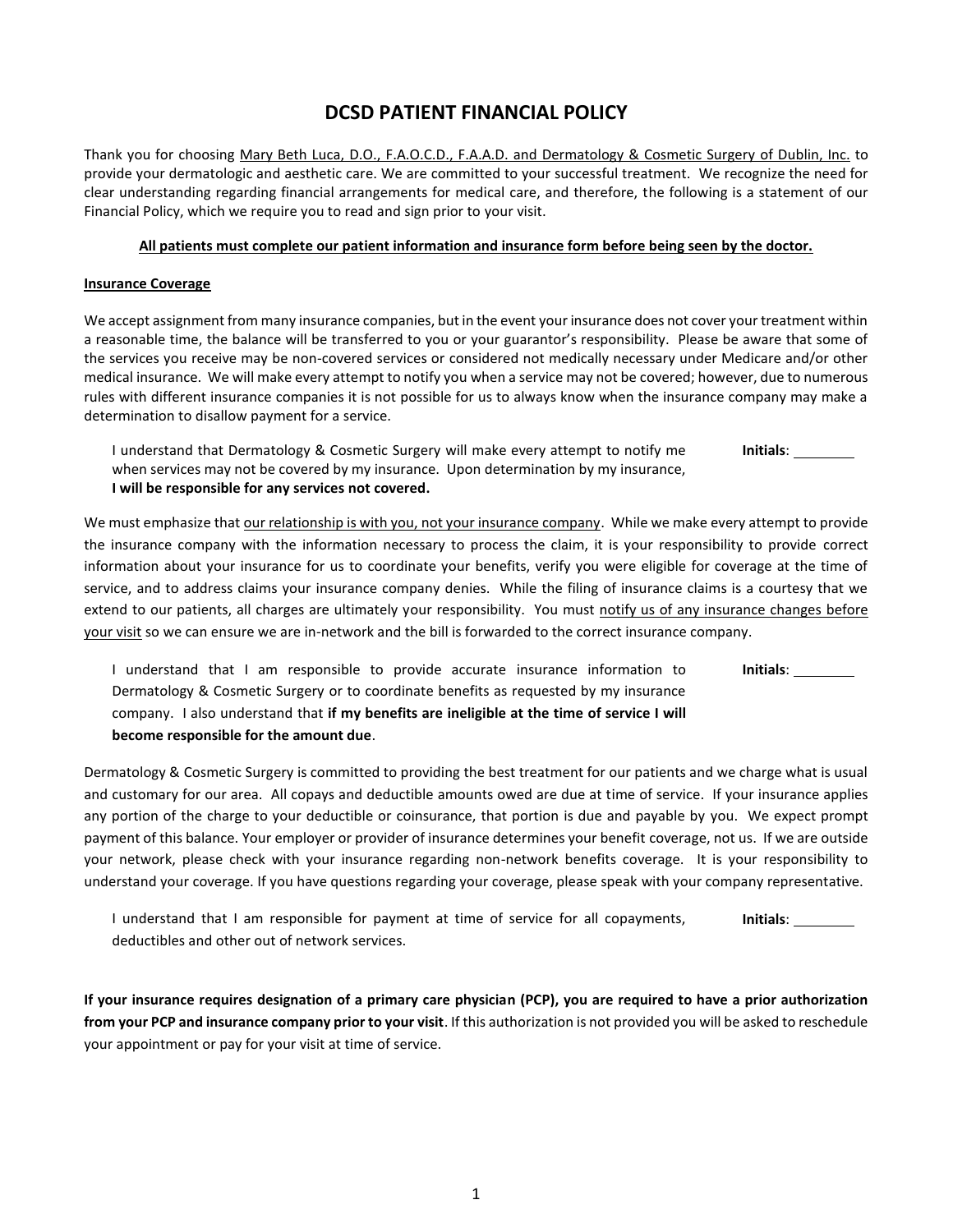# **Self-Pay / Uninsured**

We may offer a timely payment discount from our standard fees on some services as a courtesy to our uninsured patients. We will require payment in full for self-pay services.

### **Missed Appointments**

You will be charged a \$30.00 fee for any dermatology appointment you do not show up for or do not cancel at least 24 hours in advance. We will charge a \$50.00 fee for missed Cosmetic, Ultherapy, Coolsculpting and Laser appointments. In order to provide the best possible service and availability to all our patients, we ask that you keep all your appointments, but we also understand things come up and therefore ask that you inform us as soon as you can about your change in plans. This fee is not covered by insurance but is your responsibility, and it will need to be paid before your next visit or service.

I understand that **I will be responsible for a \$30.00 - \$ 50.00 no show fee** if I do not cancel my appointment within 24 hours of the appointment. I also understand that my insurance will not cover this no show fee and I will be responsible for the charge. **Initials:** 

#### **Other Services**

If there are forms to be filled out or copying of records not required by law or by your insurance company, we may charge a reasonable fee according to Ohio guidelines for such services. You will be notified before we complete the task if a fee will be assessed. Such fee will be due upon completion of the requested forms and/or record copying.

You may receive a separate bill for services performed outside our office, such as labs, imaging, etc. Questions regarding those charges should be directed to the appropriate external service provider.

# **Payment Details**

We accept cash, checks, money orders, most bank cards, and most major credit cards except American Express. We reserve the right to process your payment electronically based on information you provide to us. Any returned checks are subject to a \$35.00 collection fee. Returned checks must be resolved before any future appointments can be scheduled. We reserve the right to refuse any personal check and to require another form of payment at our sole discretion.

#### **Minor Aged Patients**

Parents or guardians are responsible for payment of any fees not covered by insurance for a minor. For unaccompanied minors, treatment will be denied unless we have received the proper paperwork.

#### **Credit Balances and Small Balance Write Offs**

Occasionally an overpayment is made and a refund is due to the patient. Unless you object, credit balances will be applied to any existing or new balances on your account or held to cover future services already scheduled. If after ninety (90) days the credit still exists and there are no future services scheduled, all unapplied credit balances over \$5.00 will be refunded to the patient. If a refund is due to insurance, this will not change the amount due from the patient for "patient responsible" balances. Similarly, we will hold balances under \$5.00 that are due to the practice on account for this same 90 day period and if no future services are scheduled we will write that amount off under our small balance write off policy.

The small balance policy does not pertain to any government payer or patient covered by a government program.